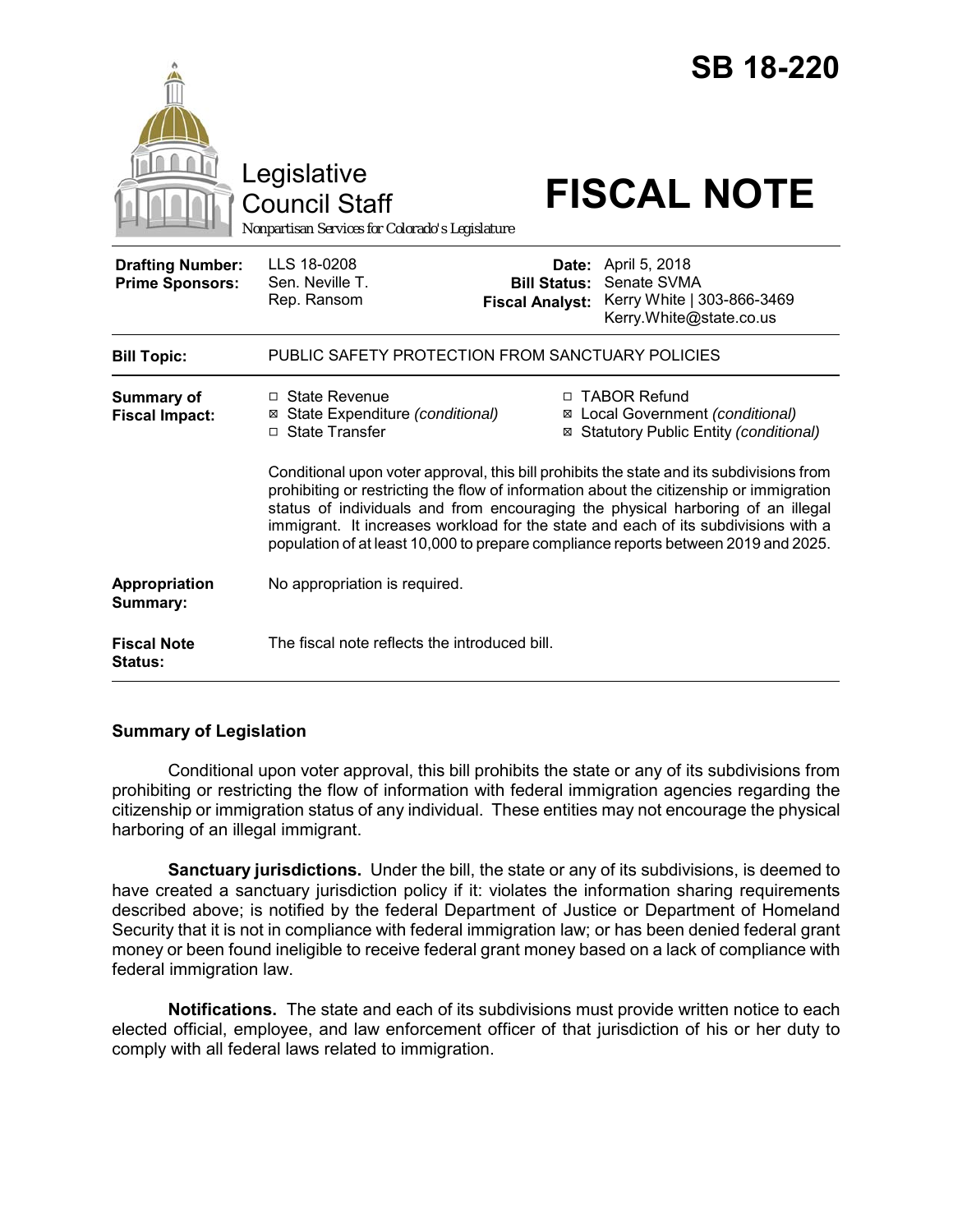April 5, 2018

**Compliance reporting.** On or before January 1, 2019, and each January 1 thereafter through January 1, 2025, the state and each of its subdivisions having a population of at least 10,000 people must submit a written report and affirmation of compliance to the Department of Public Safety (DPS). On or before April 1, 2019, and each April 1 thereafter through 2025, the DPS must submit an annual report compiling this information to the General Assembly.

### **State Expenditures**

Conditional upon voter approval, the bill increases costs and workload for state agencies, including institutions of higher education, to make the required notifications to elected officials, employees, and law enforcement officers. Workload also increases for affected state agencies to prepare compliance reports and for the DPS to produce an annual report for the General Assembly. Finally, workload and costs may increase for the Department of Law if it is asked to consult with state agencies concerning the bill's requirements. These cost and workload increases can be accomplished within existing appropriations to affected state agencies.

**Election expenditure impact — existing appropriations.** This bill includes a referred measure that will appear before voters at the November 2018 general election. While no additional appropriation is required in this bill, certain election costs are incurred by the state when ballot measures are referred to voters. These costs, paid using existing appropriations, are in two areas. First, current law requires the state to reimburse counties for costs incurred conducting a ballot measure election, paid from the Department of State Cash Fund in the Secretary of State's Office, estimated at \$3.2 million in FY 2018-19. Second, the text and title of the measure must be published in one legal newspaper per county and an analysis of the measure must be included in the Ballot Information Booklet mailed to all registered voter households, paid from the Ballot Analysis Revolving Fund in the Legislative Department, which is estimated to cost \$2.1 million in FY 2018-19. Publication costs will increase by approximately \$115,000 per measure beyond this base amount for any additional referred or initiated measures placed on the ballot.

### **Local Governments, School Districts, and Statutory Public Entities**

Conditional upon voter approval, the bill increases workload for local governments, school districts, and statutory public entities to make the required notifications to elected officials, employees, and law enforcement officers, and for jurisdictions with populations of greater than 10,000 people, to submit compliance reports to the DPS.

To the extent that local governments, school districts, and statutory public entities are not currently complying with federal immigration policy, the bill may increase workload and costs to do so. These impacts have not been estimated.

### **Technical Note**

The bill requires that the governing body of jurisdictions, which are defined as the state and any of its political subdivisions, complete a compliance report if it has a population of greater than 10,000. It is unclear what measure is to be used for determining population and which data must be used in the annual report when jurisdictions overlap.